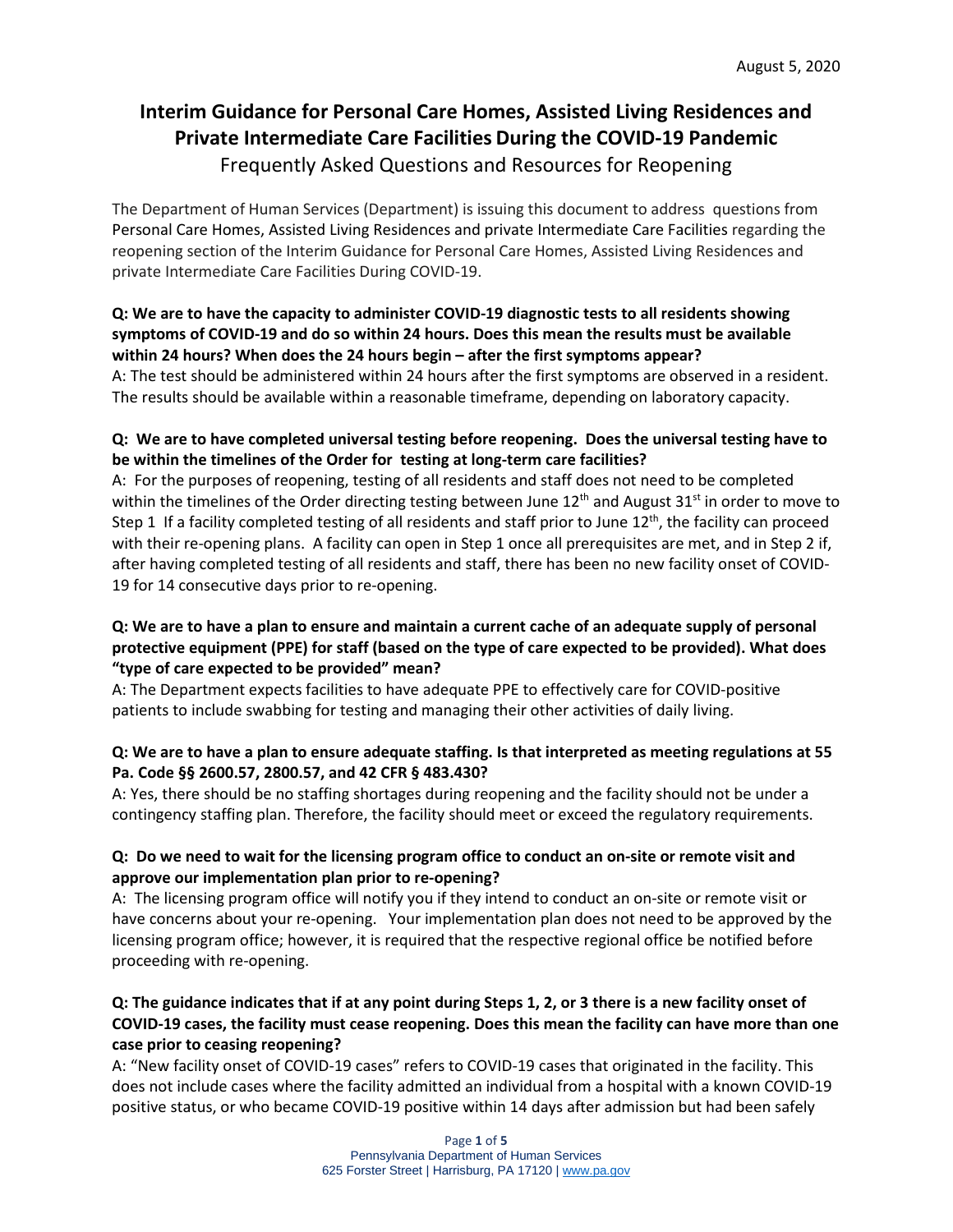isolated. Reopening must cease with the first case of new facility onset of COVID-19, or when there is otherwise an "outbreak" (including a staff member who tests positive for COVID-19 and was present in the facility during the infectious period, either 48 hours prior to the onset of symptoms or 48 hours prior to a positive test result if the staff person is asymptomatic).

# **Q: What if a visitor, non-essential personnel, or volunteer refuses to be screened or adhere to universal masking or social distancing? Should they be prohibited from entering the facility?** A: Yes, the visitor may not enter the facility; however, alternative methods of communication should be provided.

# **Q: Does an "unexposed resident" include a resident that tested negative during universal testing?**

A: No. A resident unexposed to COVID-19 will have had no known recent exposure to the virus that causes COVID-19 regardless of prior negative test results.

### **Q: Do we need to report to anyone what phase our facility is in?**

A: Yes, Personal Care Homes and Assisted Living Residences should notify their Office of Long Term Living Regional Director prior to moving from one step to another. Private Intermediate Care Facilities must notify the Office of Developmental Programs through RA-PWODPEMRGNCYSPRQ@PA.GOV.

#### **Q: Where should I direct a question that is not covered in this document?**

A: Questions may be directed to [ra-pwarlheadquarters@pa.gov](mailto:ra-pwarlheadquarters@pa.gov) for Personal Care Homes and Assisted Living Residences and t[o RA-PWODPEMRGNCYSPRQ@PA.GOV](mailto:RA-PWODPEMRGNCYSPRQ@PA.GOV) for private Intermediate Care Facilities.

# **Q: Can a facility decide not to reopen?**

A: The Governor, the Secretary of Health, and the Secretary of Human Services believe that facilities intend and are attempting to care for their residents appropriately. As such, facilities are to implement policies that align with residents' rights. Although many regulations have been suspended, as authorized by the Governor's Proclamation of Disaster Emergency, facilities should follow guidance for reopening and reopen when it meets the criteria and requirements for reopening. Adherence to the spirit of any regulation that impacts a resident's socialization and mental health should be a priority.

### **Q: The criteria for advancing to and retreating from the steps are complex. Is there more explanation for this available?**

A: Please see Attachment A to this document, which simplifies the criteria by showing them in a flow chart.

# **Q: Are activities permitted with residents who are considered exposed (meaning they have a known recent exposure to the virus that causes COVID-19 or have had a positive test result for the virus that causes COVID-19 in the past 14 days)?**

A: No.

# **Q: Is there a limit to the number of visitors the facility can allow?**

A: The facility is to determine the allowable number of visitors and convey that in their implementation plan. The number of visitors per resident or in the facility (or on facility grounds) at one time must not exceed a number than can safely adhere to the requirements in the guidance for social distancing.

#### **Q: Our facility does not want to admit volunteers to the facility until Step 3. Is that okay?**

A: The use of volunteers is allowed at Step 2 in a limited manner (per the guidance), but not required. The facility should describe their use and allowance of volunteers in their implementation plan.

#### **Q: May all residents receive visitors?**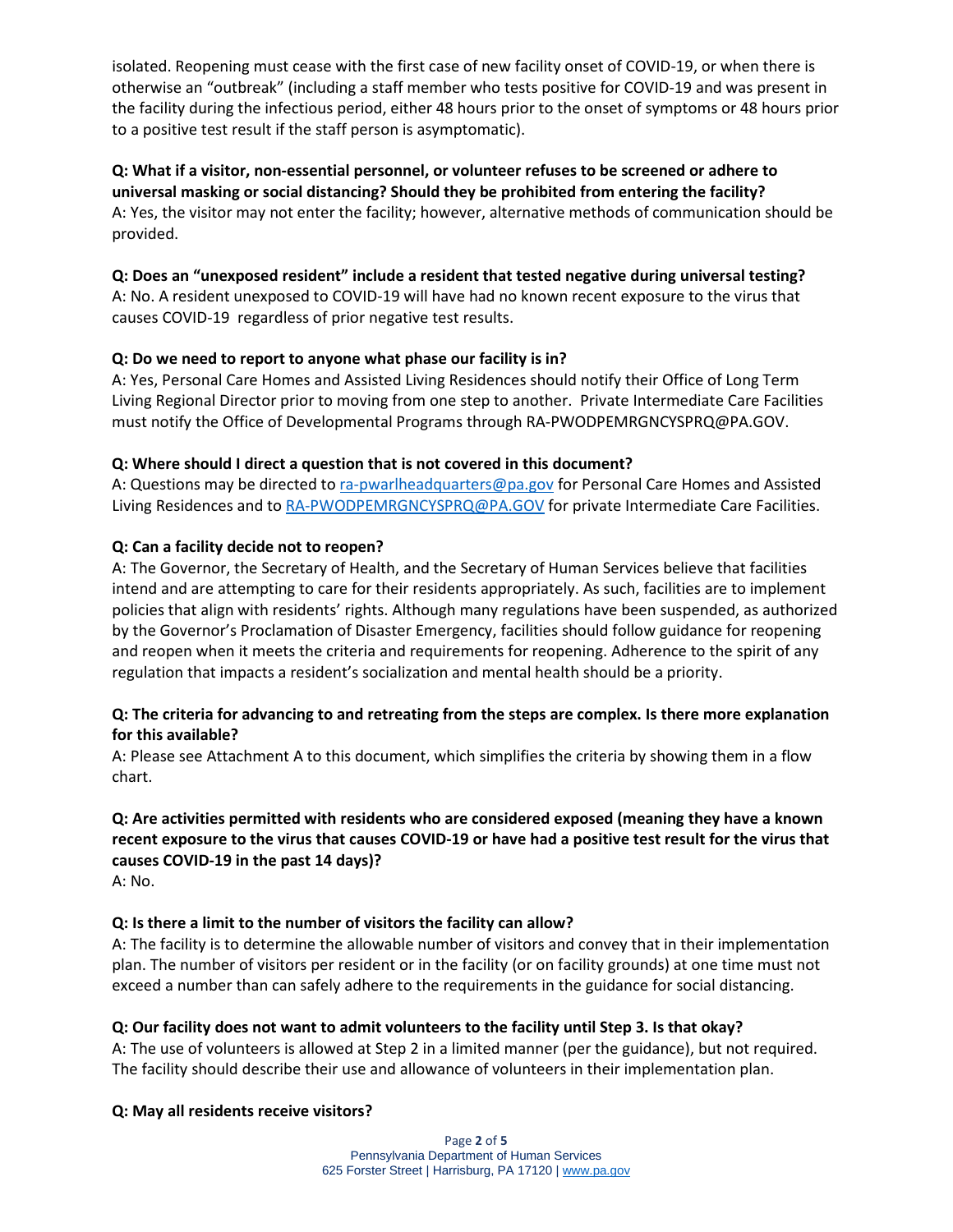A: Exposed residents (meaning those residents with a known exposure to the virus that causes COVID-19 or who have had a positive test result for the virus that causes COVID-19 in the past 14 days) are not permitted to have visitors, to enable the facility to contain the virus. When an exposed resident has met the requirements i[n PA-HAN-502](https://www.health.pa.gov/topics/Documents/HAN/2020-PAHAN-502-05-01-ADV-Discontinui.pdf) for discontinuation of Transmission-Based Precautions for patients with COVID-19, that resident may have visitors if the facility is in Step 2 or 3 of the reopening process.

# **Q: The guidance indicates that facilities should have a plan to reopen within 38 days of the county transitioning to the green phase. How should we address if our facility will not be ready to reopen within the 38 days?**

A: A facility should describe how they will meet all of the prerequisites in their implementation plan, including target dates for each milestone. Some facilities may not be able to meet all of the prerequites within 38 days, but the Department expects that a facility will make efforts to meet the prerequisites as soon as possible to allow for reopening safely. Failure or inability to reach target dates should be documented, with explanation, and the documentation should be maintained by the facility.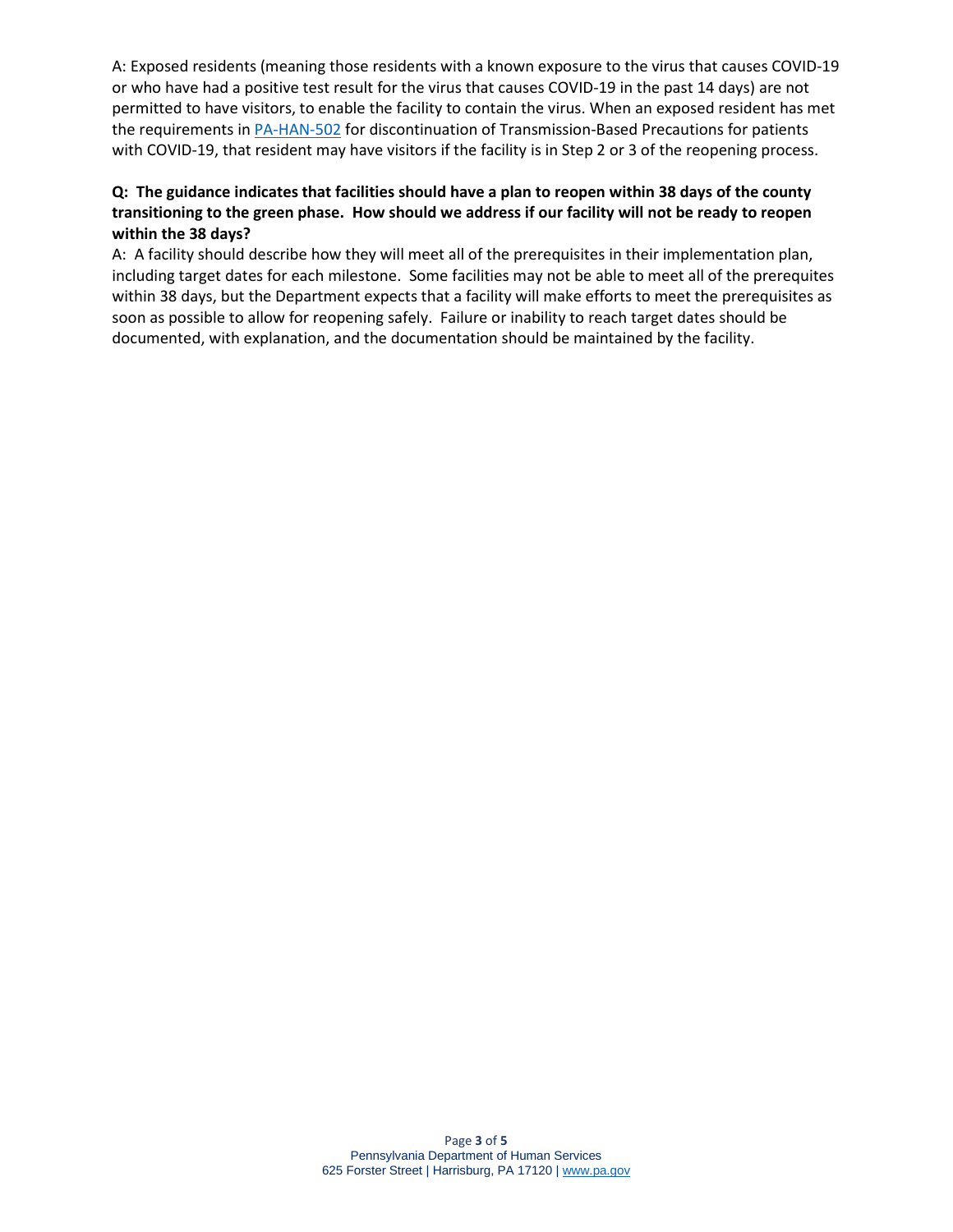# **ATTACHMENT A FLOWCHART FOR REOPENING STEPS**



<sup>1</sup> New facility onset of COVID-19 cases" refers to COVID-19 cases that originated in the facility. This does not include cases where the facility admitted an individual from a hospital with a known COVID-19 positive status, or who became COVID-19 positive within 14 days after admission but had been safely isolated. . In other words, if the number of COVID-19 cases increases because a facility is admitting residents from the hospital AND they are practicing effective Transmission-Based Precautions to prevent the transmission of COVID-19 to other residents, that facility may still advance through the steps of reopening. However, if a resident contracts COVID-19 within the facilty without a prior hospitalization within the last 14 days, the facility has new facility onset of COVID-19.

<sup>2</sup>If at any point during the 14 consecutive days there is any new facility onset of COVID-19 cases, the facility is NO LONGER IN REOPENING.

Page **4** of **5** Pennsylvania Department of Human Services 625 Forster Street | Harrisburg, PA 17120 [| www.pa.gov](http://www.pa.gov/)